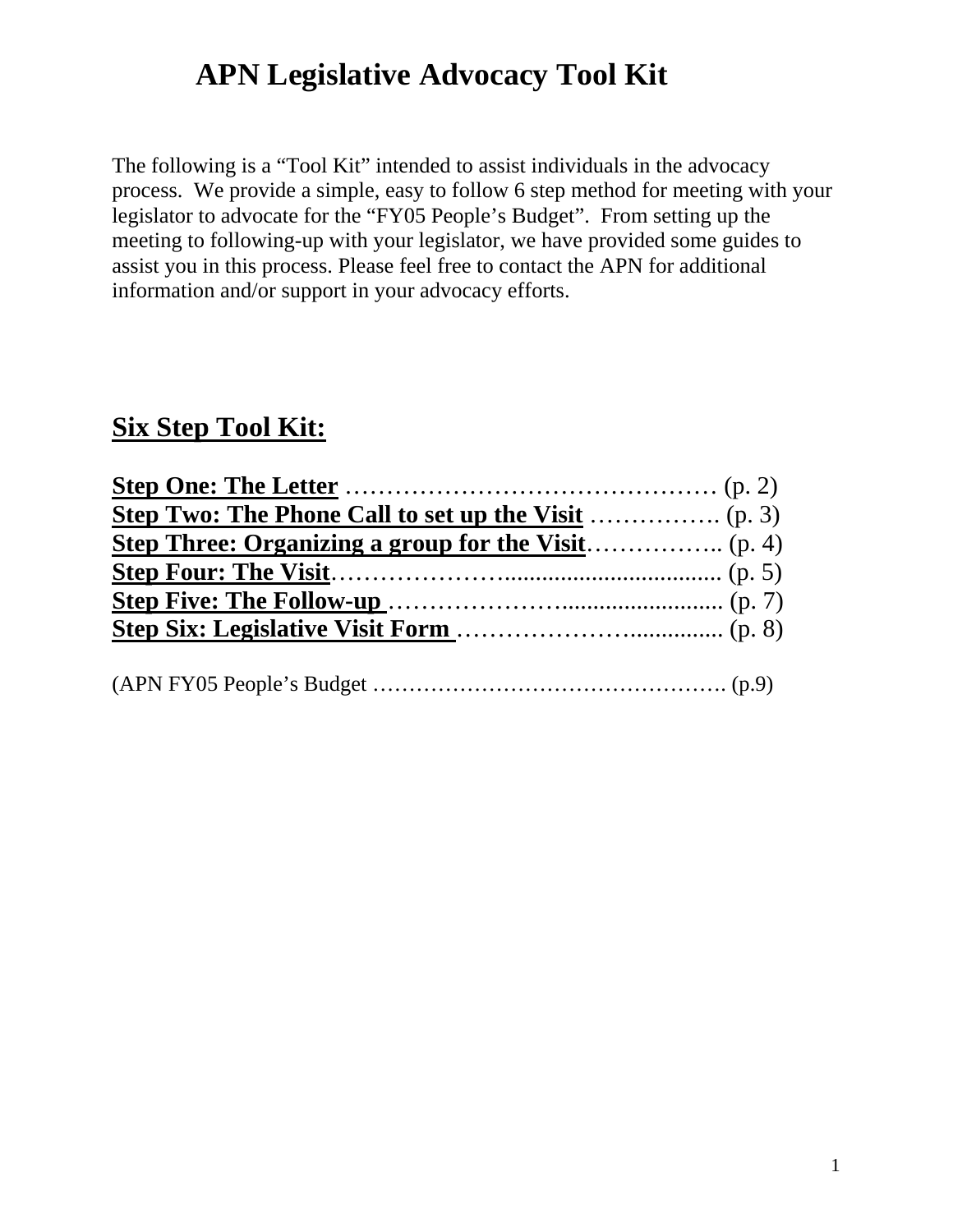### **Step One: The Letter**

May 18, 2004

The Honorable New Jersey State Senate/Assembly Trenton, N.J. 08608

Dear (Assemblyman, Senator, Governor, etc.) <*last name*>

I would like to introduce myself since you are my legislator in district  $\langle # \rangle$ . My name is from From New Jersey. I am a member of the Anti-Poverty Network of New Jersey and a constituent of yours.

I am writing to ask your support for the Anti-Poverty Network's "People's Budget" for FY05. I have attached a copy of this budget proposal for you to review.

The Anti-Poverty Network created this budget though a consensus based process that took place last fall. We held 10 regional forums throughout the state, heard from over 1,100 NJ constituents and surveyed the perceived need of the people in our state. Incorporating the "People's Budget" into the FY05 budget would have a positive impact on my family, my neighborhood, my community and my home state. It would also be a response to the expressed demands of the citizens of New Jersey.

I respectfully request that you take this opportunity to hear our position and, as one of your loyal supporters, urge you to support our 5 key issues for this year's budget.

A group of concerned constituents, including myself, would like to set up a meeting with you at your earliest convenience to discuss this budget proposal. I look forward to meeting with you. I will call your office to schedule a meeting. Thank you for the ongoing service and support you give to our community.

Sincerely,

### (**signature & address**)

(Attach "People's Budget"… p.9-10)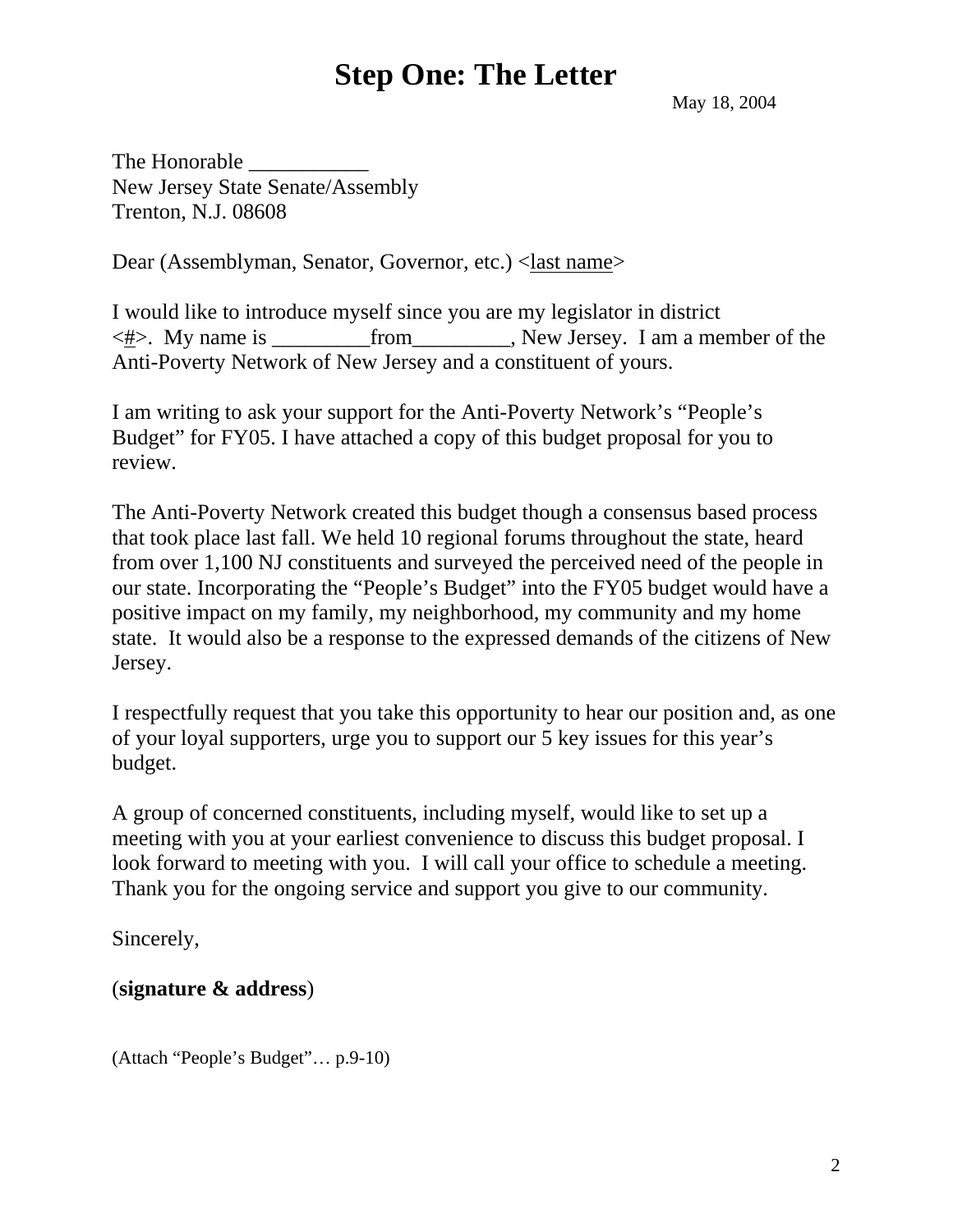## **Step Two: The Phone Call**

Politicians may have their staff answer their phones and the staff member may be the individual you must be prepared to speak with about the issue. Don't worry – sometimes the staffer you speak with is the very one in charge of your particular issue and, ultimately has some influence on policy AND the politician. This person may also be responsible for scheduling meetings for your legislator, and that is exactly what we want to do!

### TIPS ON PHONE CALLING

**Be prepared** ~ know about the "APN FY05 People's Budget" you are setting up a meeting about. The Five issues are Housing, Health Care, Safety Net (assistance for NJ's most vulnerable), Child Care and Child Welfare. Indicate that the meeting will last about 30 minutes.

**Identify yourself** ~ by name, location and as a member of the Anti-Poverty Network. Tell them you are calling to follow up on the letter you sent you legislator on (date) regarding a meeting with him/her.

**Stay brief and simple** ~ State that, as you mentioned in your letter, you have a group (the number of people if you know) that would like to meet with him/her to discuss the "APN FY05 People's Budget". Give some times/dates that you would be able to come into the office.

**Leave a message** ~ if you get a voice mail. Be sure to leave your name, the date/time of your call, the reason for your call and your telephone number including a request for response.

**Encourage others to call** ~ there is impact in numbers. Your legislator tracks the volume of calls that come into the office. Let them know you are serious about meeting.

**Persistence** ~ if you do not get a date/time for your meeting after a reasonable time, call back!

| <b>Caller:</b>  | Hello, I would like to make an appointment to meet briefly with Senator<br>about the "APN FY05 People's Budget" that I sent to him last week.                                                                                                                                                                                                                                                                                                                                                                                                                                                                                                                                                                                                                                                                                           |
|-----------------|-----------------------------------------------------------------------------------------------------------------------------------------------------------------------------------------------------------------------------------------------------------------------------------------------------------------------------------------------------------------------------------------------------------------------------------------------------------------------------------------------------------------------------------------------------------------------------------------------------------------------------------------------------------------------------------------------------------------------------------------------------------------------------------------------------------------------------------------|
| <b>Staffer:</b> | I'm sorry. Senator is in a committee meeting right now. May I take<br>a message for her?                                                                                                                                                                                                                                                                                                                                                                                                                                                                                                                                                                                                                                                                                                                                                |
| <b>Caller:</b>  | Yes. My name is _________ and I am a member of the Anti-Poverty Network<br>of NJ and a constituent in her district. I would like meet with Senator<br>at some point next week for about 30 minutes to discuss the letter I sent her.<br>I can fax or e-mail a copy of the letter and the "People's Budget" again if<br>you would like. Please ask her to contact me about meeting on this issue. I<br>have a group of people from this district that would like to discuss this<br>budget as soon as possible. Again, my name is _______ and my address is<br>(speak slowly to be sure the staffer is taking down the<br><b>information</b> ). I hope she will be able to meet with us soon and I'll be<br>anxiously waiting to hear from her. May I ask your name? Thank you so<br>much for your time, <staffer's name=""></staffer's> |

**Staffer:** You're welcome and thank you for calling.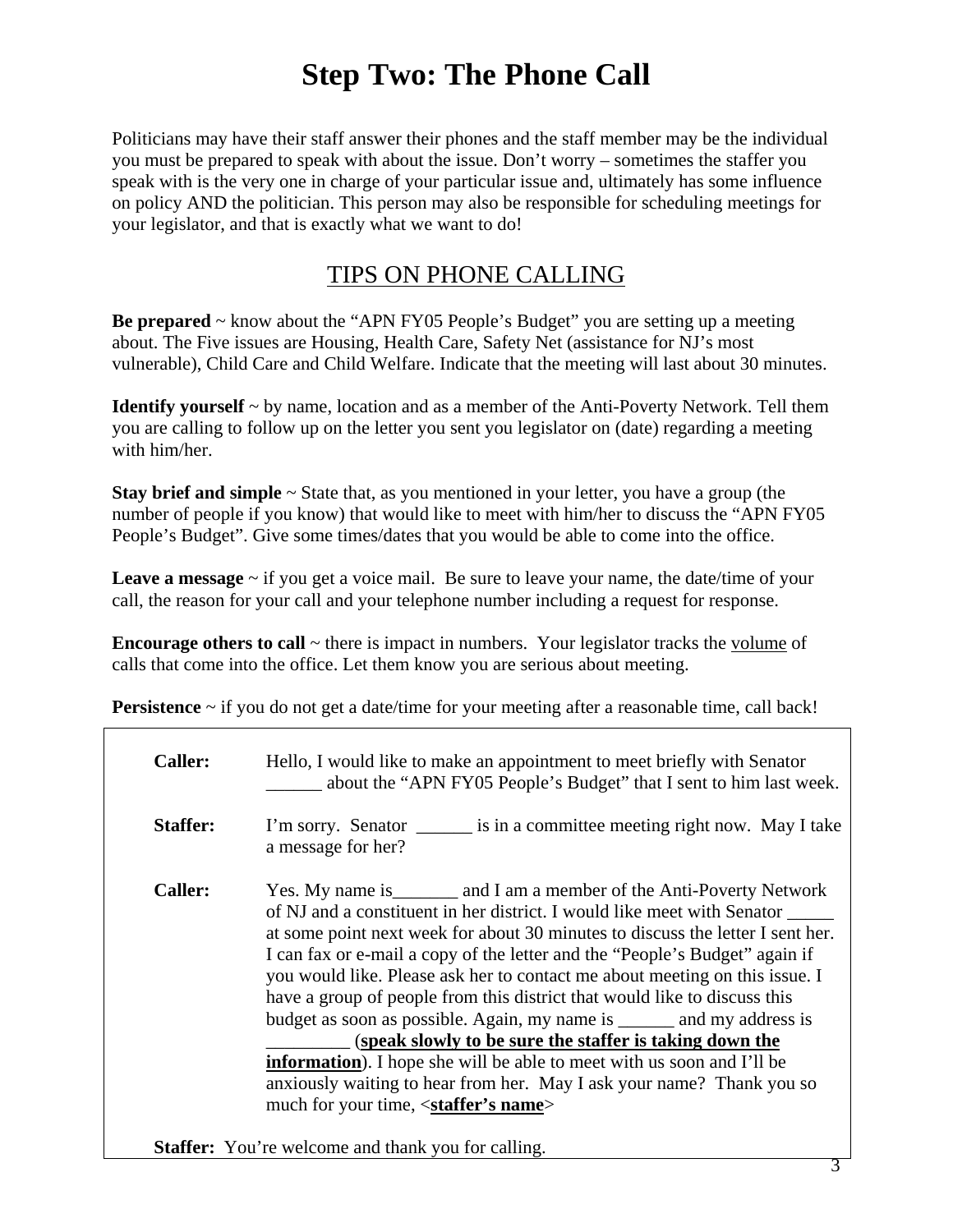# **Step Three: Organizing people for the Visit**

Remember, politicians listen to constituents. It is vital to have a group of people from your district accompany you on your visit with your legislator. Most likely, you have already been involved with some people from your areas through local APN activities, meetings and forums. Once you have sent the letter and made your phone call to set up your visit, reconnect with individuals in your area to let them know about the progress you've made and possible dates/times for your visit. Try to coordinate your schedule with the availability of those in your group and that of your legislator.

### TIPS ON ORGANIZING PEOPLE FOR THE VISIT

**Have at least three people** ~ we recommend that you go with a small group of constituents, anywhere from 3 to 6 people would be sufficient. This way, you are enough to make a presence but also small enough for each person to get an opportunity to speak.

**Have Alternatives** ~ if at all possible, get at few different dates and times that your legislator is available to meet with your group. Call or e-mail your group members to determine which of these options works best for your group.

**Help identifying people**  $\sim$  if you are unable to identify people on your own, please contact the Anti-Poverty Network at [info@antipovertynetwork.org](mailto:info@antipovertynetwork.org) we can locate APN participants in your legislative district that may be willing participate in this visit.

**Practice ahead of time**  $\sim$  it would be a good idea to meet up briefly as a group to go over what each person will say. A short role play for practice is ideal. Try to have one person lead the discussion and allow each person a few minutes to address the "People's Budget" and how supporting this proposal will effect their personal situation. Community organizations, service providers, advocates and consumers all benefit from this type of preparation.

**Confirm your meeting**  $\sim$  once you have determined which meeting time works best for your group, call up your legislator to confirm. When you get confirmation from your legislator, you should contact group members again to confirm that the meeting has been set.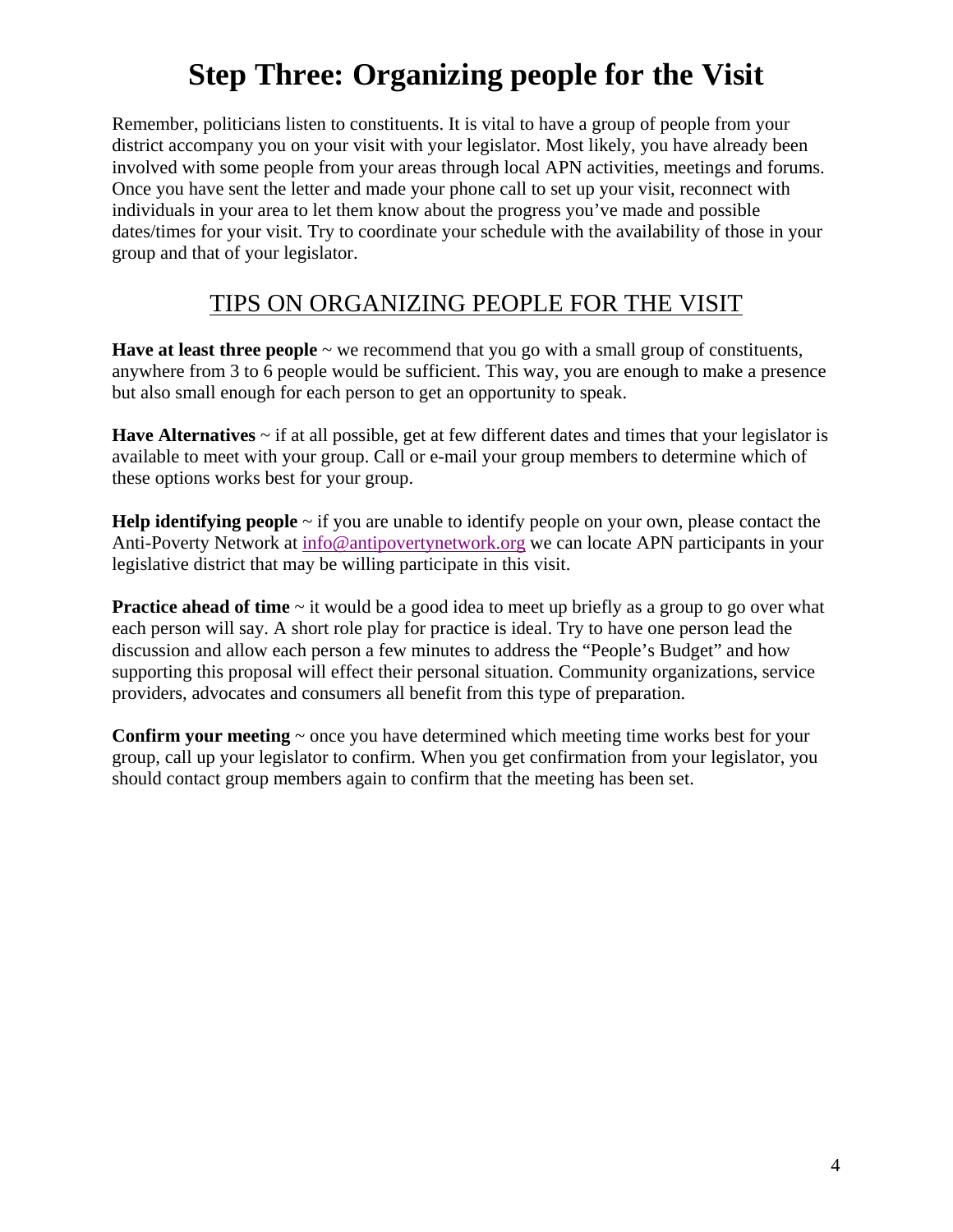# **Step Four: The Visit**

A face-to-face meeting is the MOST EFFECTIVE means of communicating your concerns and views to your targeted legislator, but it can also be the most difficult to accomplish. Scheduling a meeting, your availability, your group's availability, your legislator's schedule are just a few of the factors to consider when planning this strategy. Be persistent and prepared, don't give up!

Be sure you know the issues laid out in "The People's Budget" before the meeting and be prepared to answer any question or deal with any objections in a calm and courteous manner. Also, know something about your legislator (i.e. how he has voted in the past, committees on which he/she serves). Refer to the NJ Legislative website at [www.njleg.state.nj.us](http://www.njleg.state.nj.us/) to find legislator information or contact the Anti-Poverty Network though at [info@antipovertynetwork.org](mailto:info@antipovertynetwork.org) for assistance.

Present you case as simply as possible without exaggeration. Let him/her know that this budget is the voice of the people in NJ and that the five budget items are the top concern for you and your group as constituents. Leave a copy of your original letter and the "People's Budget" for him/her to refer to after you leave. Make sure to provide your contact information and the APN website ([www.antipovertynetwork.org\)](http://www.antipovertynetwork.org/) before leaving.

#### **TIPS ON PERSONAL MEETINGS**

**Be punctual, patient and flexible**  $\sim$  the legislator may be late or even be interrupted during your meeting, be prepared for this.

**Be prepared** ~ bring copies of your original letter and the "People's Budget". Present your facts in an orderly and positive way. Have the knowledge to be able to respond to any questions or objections your legislator may pose.

**Be political** ~ legislators want to be re-elected. Show how your request, and his support of that request, could best serve his constituency.

**Be polite** ~ you have every right to ask your legislator to consider your position and to ask how he will vote on the particular bill. Express thanks for his/her valuable time and the courtesy of meeting with you.

#### **The Actual Visit:**

**Introduce yourself and the members of your group** ~ I would like to introduce myself, my name is \_\_\_\_\_\_\_\_from\_\_\_\_\_\_\_\_, New Jersey. I am a member of the Anti-Poverty Network of New Jersey and a constituent of yours. Let me introduce you to the people in my group, (go through each person by first and last name, and the town they live in). We would like to thank you for meeting with us today to discuss our concerns.

**State why you are there**  $\sim$  as I stated in my letter to you on (date), we are here today to ask your support for the Anti-Poverty Network's "People's Budget" for FY05. (Hand him/her a copy of the "People's Budget." The Anti-Poverty Network created this budget though a consensus based process that took place last fall. We held 10 regional forums throughout the state, heard from over 1,100 NJ constituents and surveyed the perceived need of the people in our state.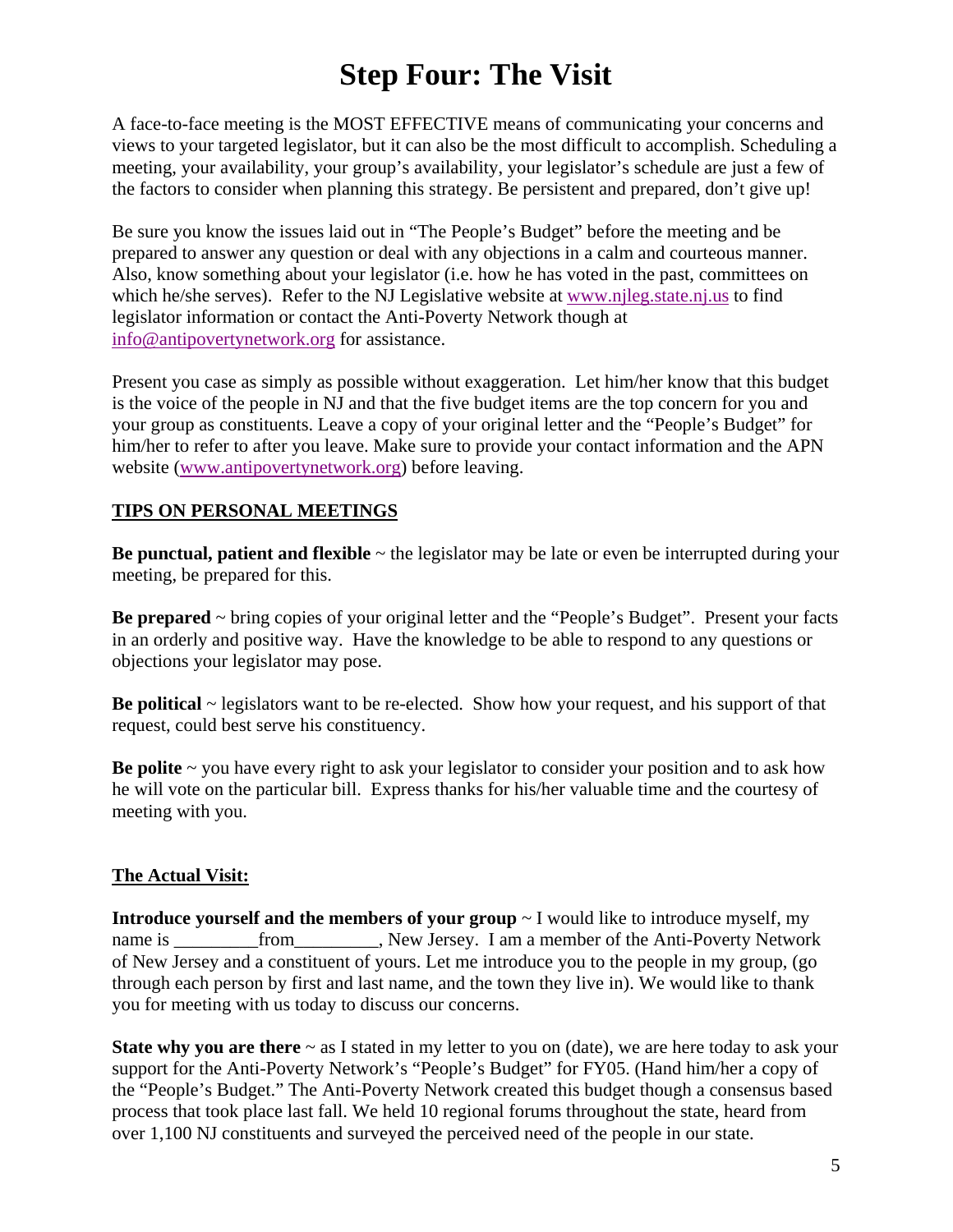Incorporating the "People's Budget" into the NJ FY05 budget would have a positive impact on my family, my neighborhood, my community and my home state.

**Read through "The APN FY05 People's Budget"** ~ Go through the five sections of the "People's Budget" briefly as he/she follows on their copy. Then go on to introduce the first speaker from your group.

Let others speak briefly  $\sim$  Make sure the people in your group know what they want to say about the "People's Budget". Decide which of the five issues each person wants to address and how much time they have to do it. Provide them with talking points that will help them to prepare statements. If you have time, hold a rehearsal and have your participants practice what they want to say.

Ask for your Legislator's support  $\sim$  After everyone has had a chance to speak, ask the legislator if you can count on his/her support on the "People's Budget", you can even ask how he/she will support the issues outlined here by and for his constituency.

**Thank legislator for his/her time and support**  $\sim$  remember to be polite, thank your legislator for meeting with you. Let him/her know that you appreciate his/her time and support on this budget proposal. Provide your contact information and offer your assistance in answering questions and obtaining any needed additional information in reference to the "APN People's Budget"

Let legislator know you will be following-up~ Let him/her know that you will call (or write) him/her to follow-up on this budget proposal.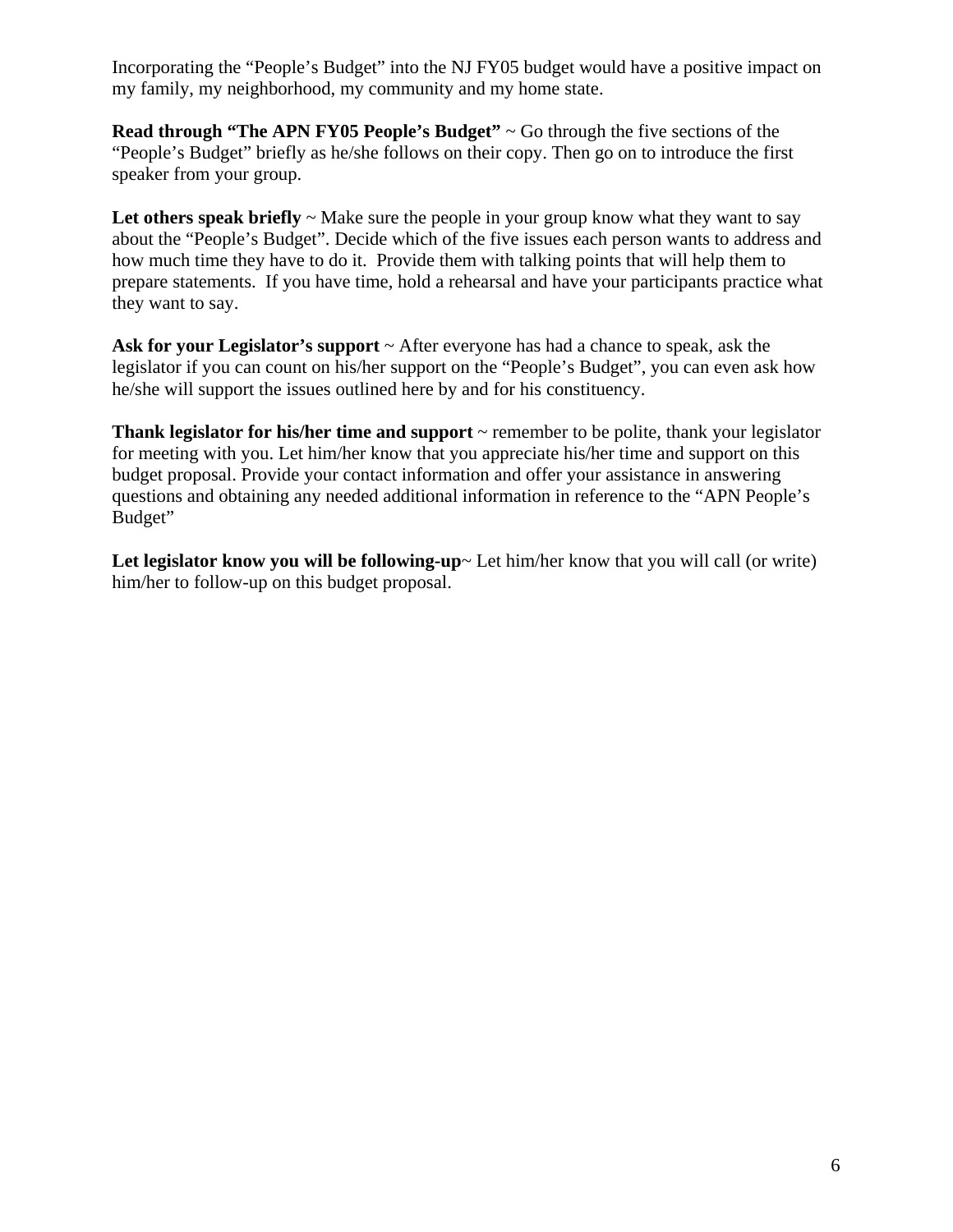## **Step Five: The Follow-Up**

Now that you have successfully met with your legislator and presented your concerns, it is essential that you follow-up with him/her. Send a thank you card to your legislator. This card should thank him/her again for meeting with you and your group on (date). Let your legislator know that you appreciate the attention and support they have given to the "APN FY05 People's Budget". Try to personalize the card with any comments and interaction that occurred during the meeting. For example, "Thank you for saying you would 'support this budget proposal' and for being so responsive to the needs of your constituency." Ask your legislator to keep you up to date on any progress related to our budget proposal. Encourage other members of your group to send similar thank you cards as a follow-up.

Congratulations on your advocacy efforts! You're opinion matters, your vote counts and your voice has been heard. With continued perseverance and determination we can help to make a difference in NJ, ensure the safety and secure the basic needs of the citizens in our state.

In order to track the progress of these visits and assist in follow-up efforts, we ask that you tell us a bit about your visit with your legislator. Please fill out the enclosed "Legislative Visit Form" and send it back to us at our mailing address at: PO Box 1404 Edison, NJ 08818-1404.

Don't give up now! Keep the pressure on our legislators. Don't be afraid to call, write, e-mail  $\&$ fax them. Now that you are a legislative advocate, share these tools with you friends, family and community.

For information on future APN efforts visit our website at [www.antipovertynetwork.org](http://www.antipovertynetwork.org/) and please join us at our next general APN meeting. For future assistance or questions about this "Tool Kit" please contact the Anti-Poverty Network at [info@antipovertynetwork.org.](mailto:info@antipovertynetwork.org)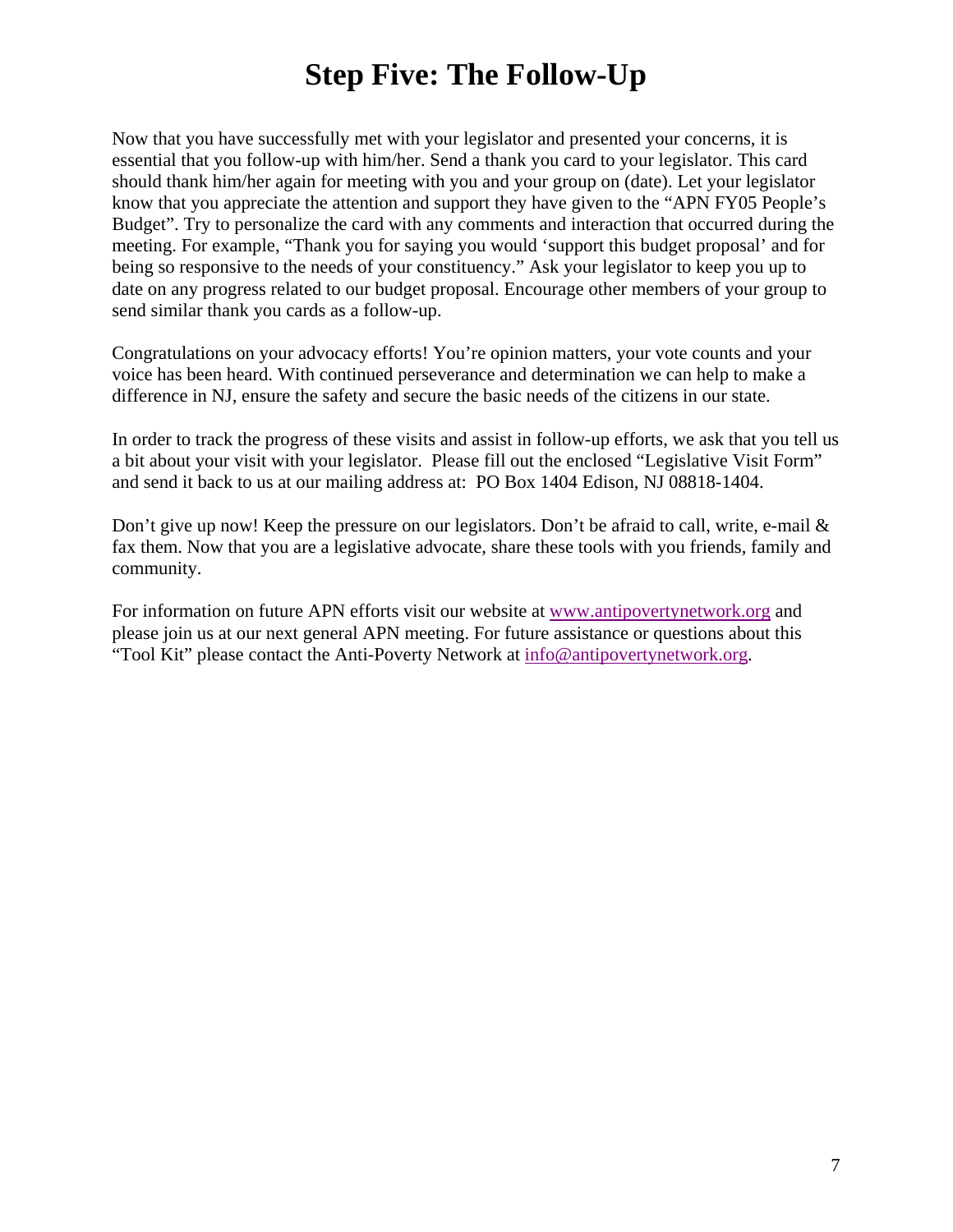## **Step Six: Legislative Visit Form**

(Please fill out and return to the Anti-Poverty Network)

| 3) Your e-mail address:                                                                                                                                                                                                                                                                                                                                                                                                                                                                             |
|-----------------------------------------------------------------------------------------------------------------------------------------------------------------------------------------------------------------------------------------------------------------------------------------------------------------------------------------------------------------------------------------------------------------------------------------------------------------------------------------------------|
|                                                                                                                                                                                                                                                                                                                                                                                                                                                                                                     |
|                                                                                                                                                                                                                                                                                                                                                                                                                                                                                                     |
|                                                                                                                                                                                                                                                                                                                                                                                                                                                                                                     |
|                                                                                                                                                                                                                                                                                                                                                                                                                                                                                                     |
|                                                                                                                                                                                                                                                                                                                                                                                                                                                                                                     |
| 9) People that went with you:                                                                                                                                                                                                                                                                                                                                                                                                                                                                       |
|                                                                                                                                                                                                                                                                                                                                                                                                                                                                                                     |
|                                                                                                                                                                                                                                                                                                                                                                                                                                                                                                     |
| $\begin{array}{c} 3. \end{array}$                                                                                                                                                                                                                                                                                                                                                                                                                                                                   |
| $\begin{array}{c} \n4. \quad \textcolor{blue}{\textbf{12.12}} \quad \textcolor{blue}{\textbf{24.13}} \quad \textcolor{blue}{\textbf{25.13}} \quad \textcolor{blue}{\textbf{26.13}} \quad \textcolor{blue}{\textbf{27.13}} \quad \textcolor{blue}{\textbf{28.13}} \quad \textcolor{blue}{\textbf{29.13}} \quad \textcolor{blue}{\textbf{21.13}} \quad \textcolor{blue}{\textbf{21.13}} \quad \textcolor{blue}{\textbf{21.13}} \quad \textcolor{blue}{\textbf{21.13}} \quad \textcolor{blue}{\textbf$ |
| 5.                                                                                                                                                                                                                                                                                                                                                                                                                                                                                                  |
|                                                                                                                                                                                                                                                                                                                                                                                                                                                                                                     |
| Response/Commitments from Legislator: Please<br>10)                                                                                                                                                                                                                                                                                                                                                                                                                                                 |
| $\bullet$ and $\bullet$ and $\bullet$ and $\bullet$ and $\bullet$ and $\bullet$ and $\bullet$ and $\bullet$ and $\bullet$ and $\bullet$ and $\bullet$ and $\bullet$ and $\bullet$ and $\bullet$ and $\bullet$ and $\bullet$ and $\bullet$ and $\bullet$ and $\bullet$ and $\bullet$ and $\bullet$ and $\bullet$ and $\bullet$ and $\bullet$ and $\bullet$                                                                                                                                           |

provide information on any response or commitment to take action 

Follow-up action plan: What specific follow-up plan do  $11)$ you and your group have planned now that you have successfully met with your legislator?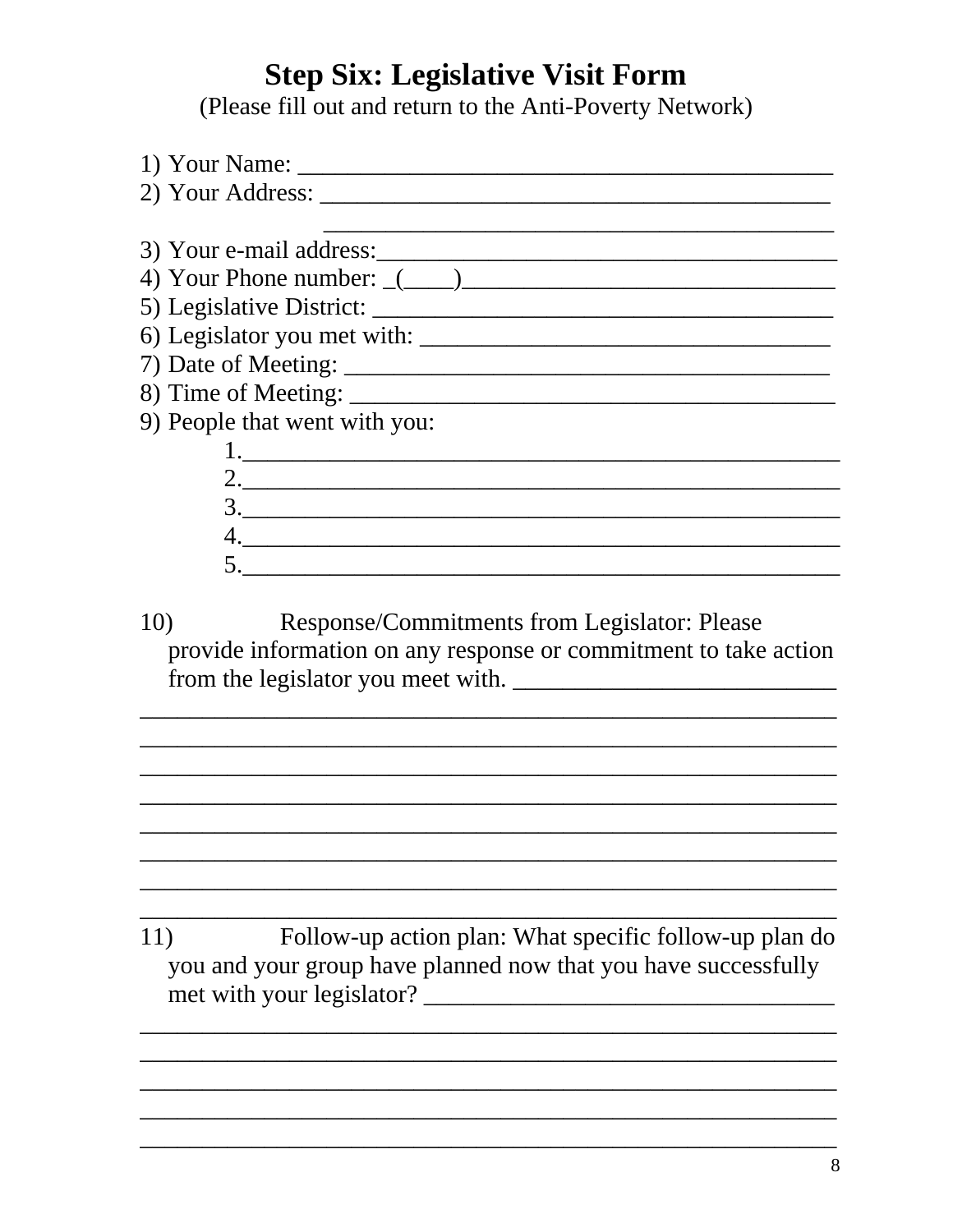### **The FY 2005 People's Budget**

For the first time, the Anti-Poverty Network of New Jersey (APN) is launching a campaign to insert several key measures into the New Jersey Fiscal Year 2005 budget. We have compiled our recommendations into a single document titled "The People's Budget". We believe these recommendations will directly benefit New Jersey residents, especially those living in poverty and with low-wage jobs.

"The People's Budget" reflects issues and concerns raised during 10 regional forums sponsored in the fall of 2003 by the APN which drew more than 1,100 participants from throughout New Jersey. People struggling against poverty, low-wage workers, advocates and human service providers and public officials all played important role sin writing The People's Budget, which also was ratified by more than 400 people attending the APN Statewide Conference held in December 2003.

APN applauds Governor James McGreevey for including several dozen budget initiatives in his proposed budget that are consistent with the APN "Blueprint to End Poverty in New Jersey." We appreciate the Governor's commitment to maintaining many existing programs serving people in need.

However, APN contends that funding for *new and expanded* efforts to lift people out of poverty is long overdue. Therefore, for FY 2005, the APN will strongly advocate for the items listed below. These proposals represent additions to the budget, and should not be funded by redirecting money from existing programs already included in the state budget.

The Anti-Poverty Network of New Jersey calls for the following proposals to be included in the FY 2005 Budget for New Jersey as a step forward in meeting the basic human needs of lowwage and other vulnerable people:

#### 1. **HOUSING (allocate an additional \$80 million)**

- a) Develop a state rental assistance program with an initial appropriation of \$50 million and an identified source of ongoing funding. This program would fund approximately 8,000 rental assistance vouchers each year.
- b) Allocate an additional \$15 million to the Balanced housing Program to target rental housing for very low-income households (households earning under 30% of the region's median income, or about \$25,000 per year fro a family of four)
- c) Allocate \$15 million a year to promote the state's Section 8 Homeownership program.

#### 2. **HEALTH CARE: (Allocate an additional \$100 million)**

Begin a multi-year process of restoring and then extending New Jersey FamilyCare to all who were originally covered and those who were intended to be covered (parents and other adults without children who have no health insurance and whose incomes are less than 200% of the federal poverty line).